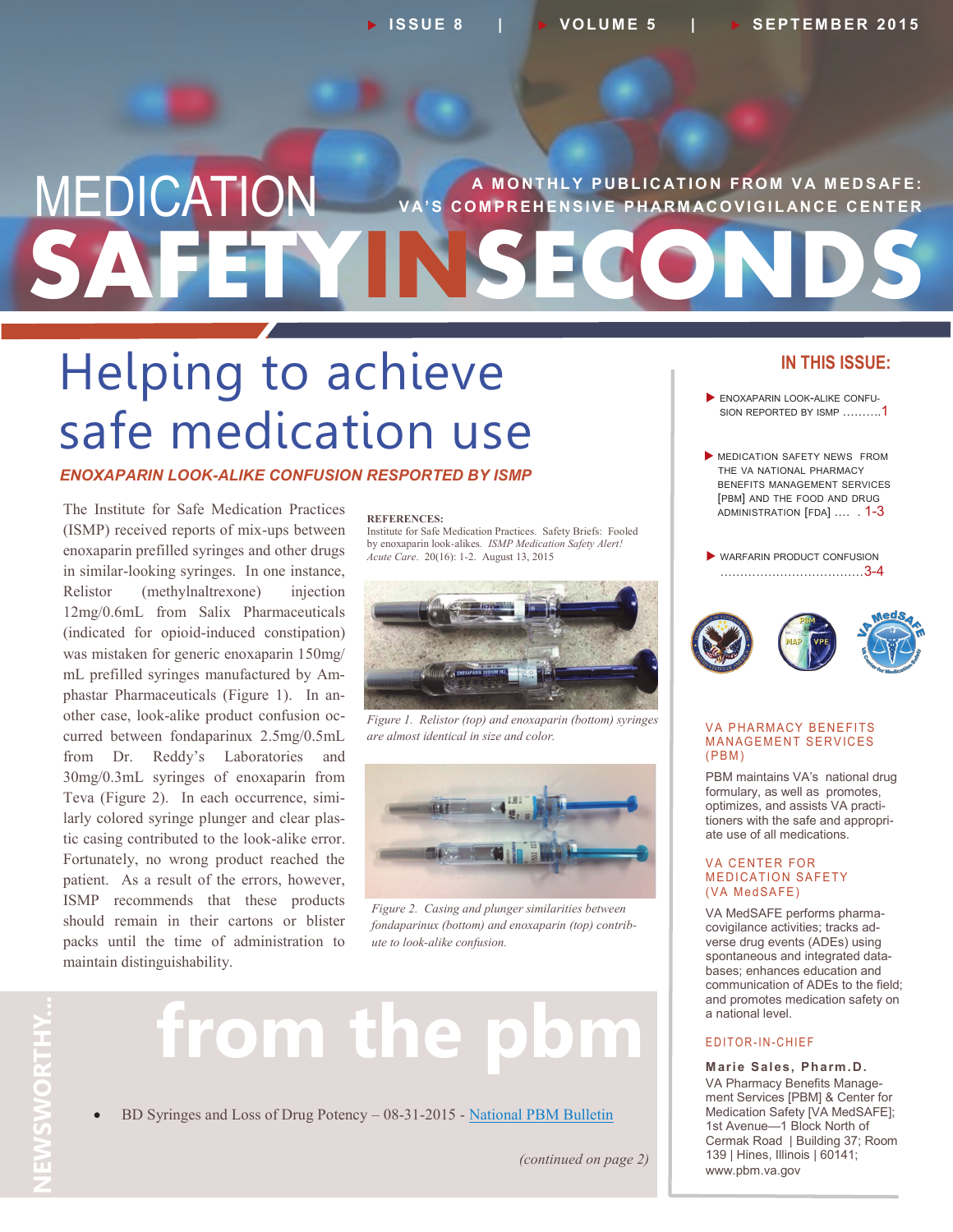# from the fda *continued from page 1)*

#### **ENDOCRINOLOGY**

#### FDA warns that DPP-[4 inhibitors for type 2 diabetes may cause severe joint pain](http://www.fda.gov/Drugs/DrugSafety/ucm459579.htm)

#### 8/28/2015

Severe and disabling joint pain with the use of dipeptidyl peptidase-4 (DPP-4) inhibitors has been reported in the FDA Adverse Event Reporting System (FAERS) database (33 cases from October 2006 to December 2013) and the medical literature (7 case reports, 2 of which appeared in the FAERS database).

Out of the 33 cases identified in FAERS:

- Each involved the use of one or more DPP-4 inhibitors: sitagliptin  $(n=28)$ , saxagliptin  $(n=5)$ , linagliptin (n=2), alogliptin (n=1), and vildagliptin (n=2; not marketed in the United States).
- All 33 patients experienced arthralgia that resulted in a substantial reduction in their prior level of activity.
	- 10 patients were hospitalized due to disabling joint pain.
	- 21 patients were treated for arthritis with drug therapies that included corticosteroids, nonsteroidal anti-inflammatory drugs, methotrexate, and immune-modulating drugs.
- The time to onset of symptoms following initiation of drug therapy varied from 1 day to years.
	- 22 cases reported symptoms within 1 month of initiation of treatment with a DPP-4 inhibitor.
	- In 20 cases, the DPP-4 inhibitor was suspected as a possible cause of arthralgia and was discontinued within a month following the onset of symptoms. However, 8 of the remaining 13 cases reported a period of 44 days to 1 year between the onset of symptoms and discontinuation of the DPP-4 inhibitor.
- Patients experienced relief of symptoms upon discontinuation of the medication.
	- In 23 of the 33 cases, symptoms resolved less than 1 month after discontinuation of the drug.
- Some patients had a recurrence of severe joint pain when restarted on either their original DPP-4 inhibitor medication or another DPP-4 inhibitor.
	- 8 of the 33 cases documented a positive rechallenge.

Out of the 7 cases identified in the medical literature:

- All developed arthralgia after starting therapy with either sitagliptin  $(n=6)$  or vildagliptin  $(n=1)$ ;
- 6 patients had partial or complete resolution of symptoms within 6 weeks of discontinuing the drug;
- 1 case reported the pain to be disabling; and
- None reported the need for hospitalization.

FDA recommends that health care professionals should:

- Instruct patients to not stop taking their DPP-4 inhibitor medicine, and to contact their health care professional right away if they experience severe and persistent joint pain.
- Consider DPP-4 inhibitors as a possible cause of severe joint pain and discontinue the drug if appropriate.

#### **DERMATOLOGY**

#### [FDA warns of severe adverse events with application of Picato \(ingenol mebutate\) gel for skin condition; re](http://www.fda.gov/Drugs/DrugSafety/ucm459142.htm)[quires label changes](http://www.fda.gov/Drugs/DrugSafety/ucm459142.htm)

8/21/2015

NEWSWORTHY...

FDA has received adverse event reports consisting of severe eye injuries (severe eye pain, chemical conjunctivitis, corneal burn, eyelid edema, eyelid ptosis, periorbital edema); severe allergic reactions (including anaphylaxis, generalized rashes, and allergic contact dermatitis); as well as herpes zoster reactivation associated with the use of ingenol mebutate (Picato gel) for the treatment of actinic keratosis. These adverse events resulted from inappropriate application of the topical in a manner not consistent with the recommendations in the label, which involved wrong application site size and location, wrong strength for treatment area, wrong treatment duration, wrong technique, wrong storage conditions, and accidental exposure. FDA requires changes to the label to warn about these new safety risks and to provide additional directions on the safe and appropriate application of the

*(continued on page 3)*

2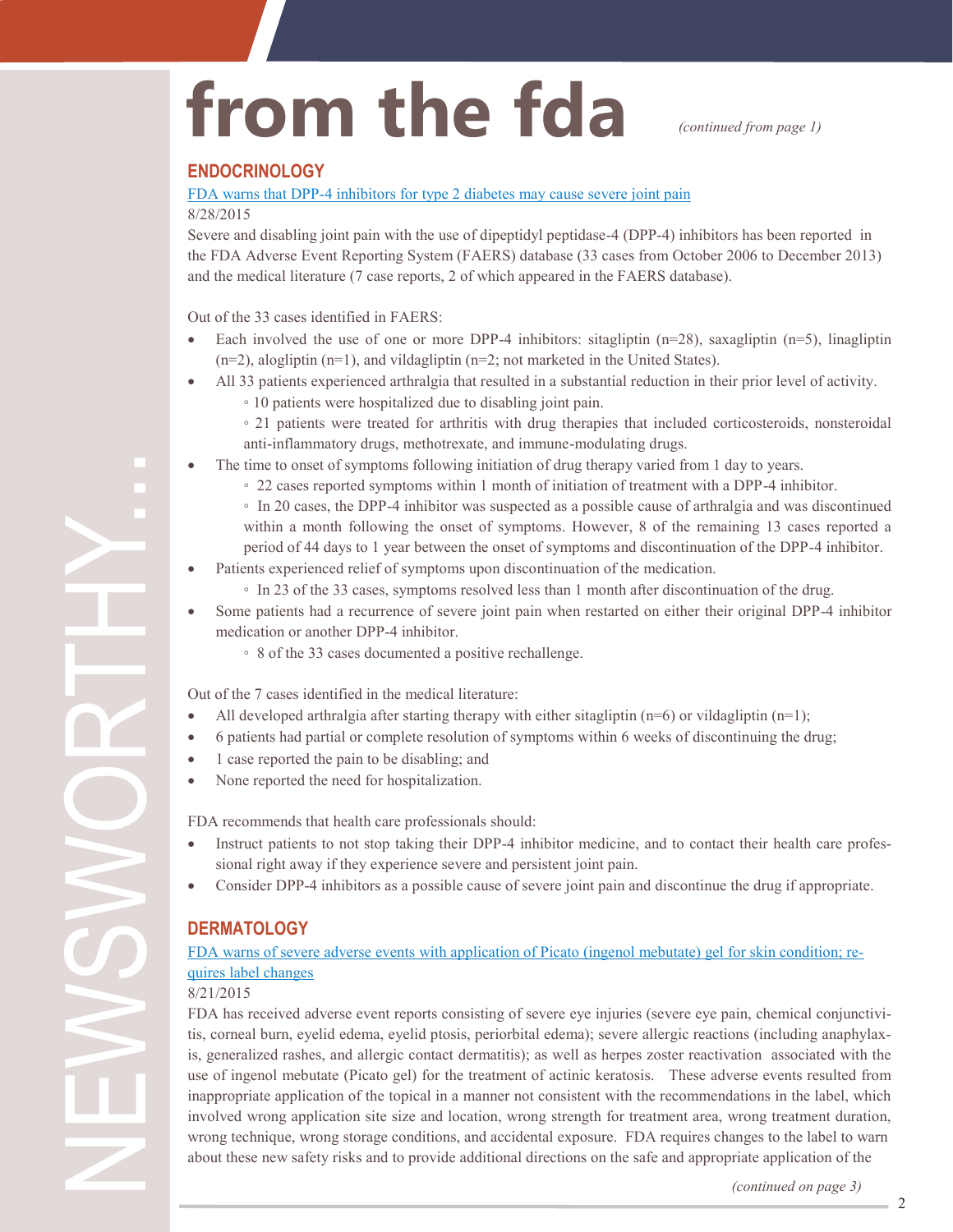# from the fda *(continued from page 2)*

product. FDA recommends that health care professionals should educate patients on appropriate use according to instructions in the product label, such as:

- Picato gel should only be applied on one skin area at a time only to skin lesions diagnosed as actinic keratosis. The application area should be no larger than approximately 2 inches by 2 inches (25 cm2), which is about the size of a child's palm.
- Avoid applying Picato gel in, near, and around the eyes, in the mouth, and on the lips.
- If Picato gel gets into your eyes, immediately flush them with large amounts of water and get medical care right away.
- To avoid accidental transfer of Picato gel to the eyes or other areas, or to another person:
	- Wash your hands well with soap and water after applying Picato gel.
	- Allow the treated area to dry for 15 minutes after application.
	- Avoid showering, washing, and touching the treated area, or participating in activities that cause excessive sweating, for 6 hours after treatment. However, after 6 hours, you may wash the area with a mild soap.
	- Keep out of the reach of children.
- Do NOT:
	- Mix Picato gel with other topical medications or lotions.
	- Apply make-up or insert contact lenses right after applying Picato gel.
	- Apply Picato gel less than 2 hours before going to bed.
- Store Picato gel in a refrigerator. Do not freeze the product.

### Getting the most from our safety surveillance

#### *WARFARIN PRODUCT CONFUSION*

Earlier this year, a National Contract introduced a new warfarin product manufactured by Exelan/Invagen to the VA Health Care System. However, in the past months since the contract was announced, medical centers have experienced incidents where patients presented with elevated international normalized ratios (INRs) ensuing from extra warfarin dosing without any documented bleeding. In these cases, the tablet confusion occurred at the patient level, where patients have taken the wrong tablet in their home environment. One facility described that 2 patients with supratherapeutic INRs self-reported that they had "doubledosed" on warfarin. They took their warfarin tablet and what they thought was one of their other medications but was in reality also a warfarin tablet again since the new warfarin tablets now bear a similar appearance to one of their other routine medications due to the round shape and color. As an example (but not specific to the aforementioned cases), hydrochlorothiazide 25mg (manufactured by Teva) and warfarin 5mg (manufactured by Exelan) share similarities in dosage form, shape, size, and color (Figures 1 and 2). At another site, a patient with usual therapeutic INR presented with a point-of care  $INR > 8$ , followed by a venous  $INR > 11$ . The patient's son had verified that when looking at the patient's medications at home, the patient had **EXECUTE THE REAL STATE SET THE STATE IN THE STATE IN THE STATE IN THE STATE IN THE STATE IN THE STATE IN THE STATE IN THE STATE IN THE STATE IN THE STATE IN THE STATE IN THE STATE IN THE STATE IN THE STATE IN THE STATE I** 

Front Imprint: TEVA







*and size.*



*Figure 1. Hydrochlorothiazide 25mg manufactured by Teva resembles the warfarin tablet manufactured by Exelan in Figure 2 in color, shape,* 

*Figure 2. Similar appearance of this warfarin tablet from Exelan to the hydrochlorothiazide tablet pictured in Figure 1 can contribute to look-alike product confusion.*